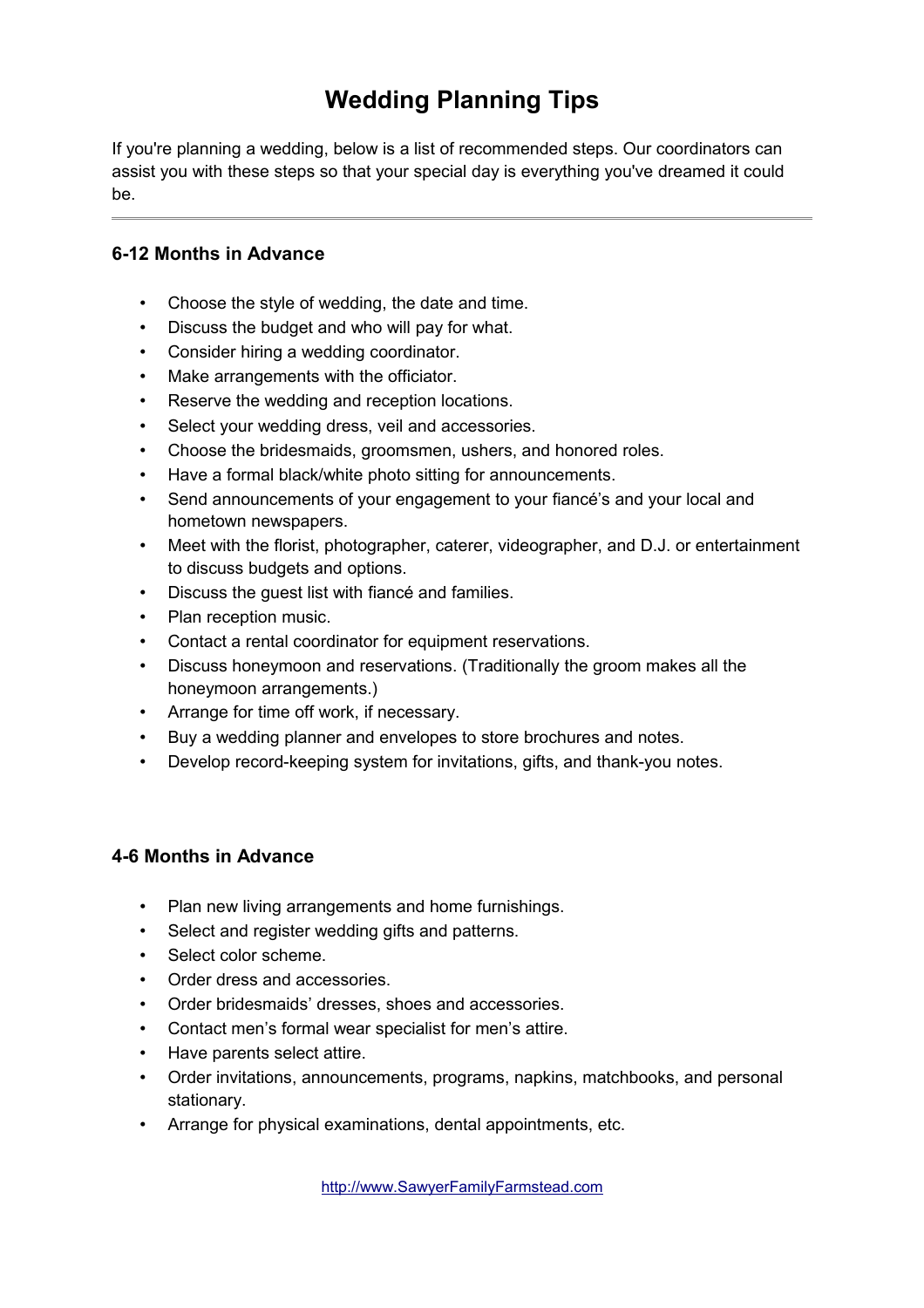### **2 Months in Advance**

- Choose and order wedding bands and engraving.
- Order wedding and groom's cakes.
- Check state/county marriage license requirements.
- Plan ceremony, reception, menus, master of ceremonies, music, and timetables.
- Plan rehearsal dinner, and bridesmaids' luncheon.
- Complete guest list and address invitations.
- Make arrangements for lodging for out-of-town guests.
- Purchase gifts for attendants and groom.
- Plan reception seating, if necessary.

#### **One Month Before**

- Confirm all arrangements and contracts.
- Mail invitations so they will arrive three weeks before the wedding.
- Pick up wedding rings.
- Arrange for transportation to ceremony and from ceremony to reception.
- Attend final fittings.
- Have your hair and makeup done as you would like to have it on your wedding day. Schedule any tanning, manicures, etc.
- Purchase guest book and keepsake album.
- Contact your insurance agent about naming your fiancé as beneficiary on your life insurance, will, and auto policies, and buying homeowners' and floater insurances to protect wedding gifts.
- Open joint checking and savings accounts. Decide on a budget and savings program. Discuss them with your financial representatives.
- Write thank you notes as gifts are received.

#### **2 Weeks Before**

- Get marriage license.
- Give caterer final guest count. Don't forget the wedding party, photographer and DJ!
- Arrange to have your gown pressed and delivered.
- Arrange to change your name on driver's license, social security card, credit cards, bank accounts, insurances, etc.
- Make arrangements for moving into your new home.